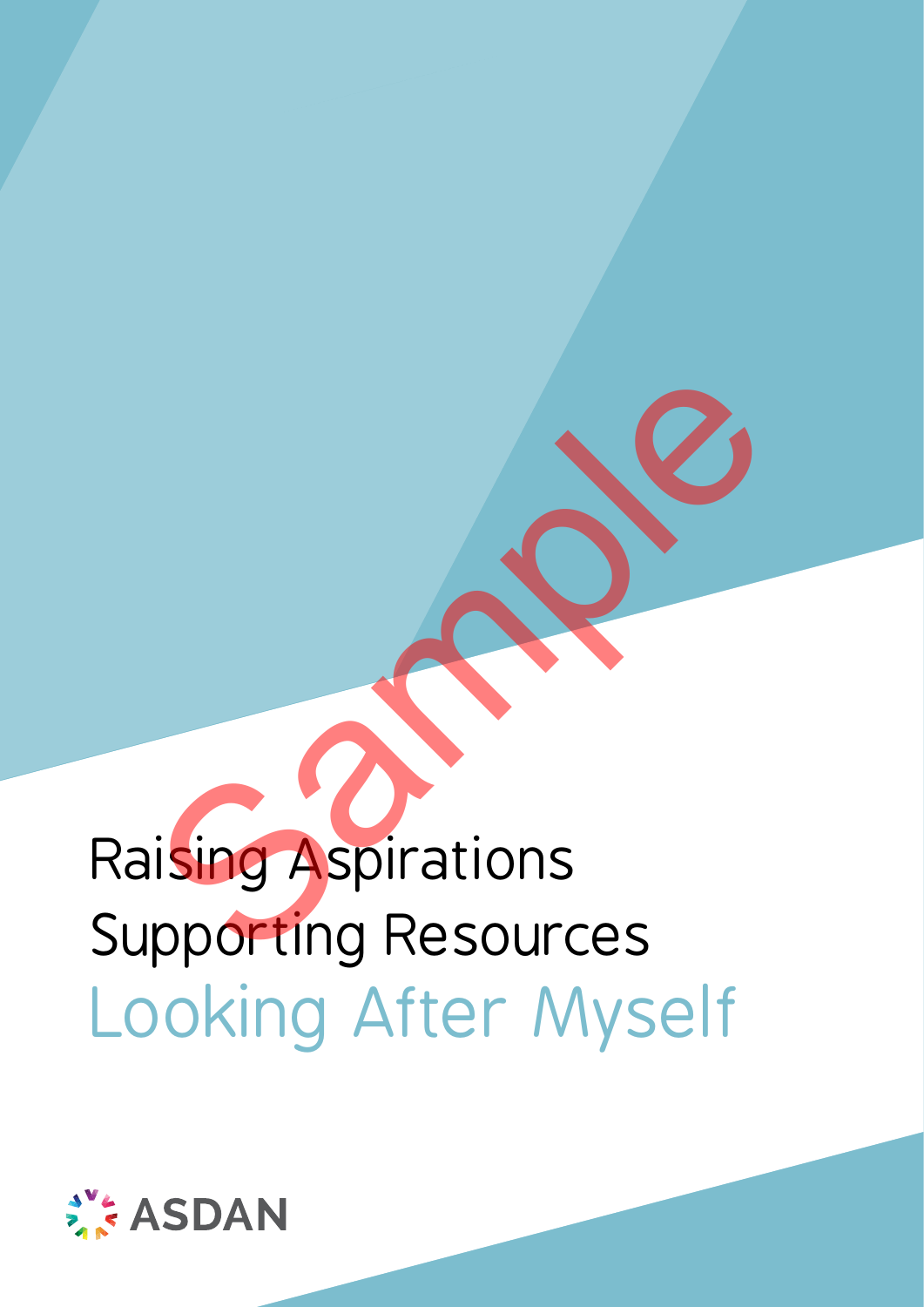# **Contents**

| Introduction                         | 3  |
|--------------------------------------|----|
| Section 1: Being active              |    |
| How I keep active                    | 5  |
| <b>Activity log</b>                  | 6  |
| Section 2: Healthy eating            |    |
| Healthy and unhealthy foods          |    |
| Healthy plate                        | 8  |
| Foods you should eat less or more of | 9  |
| Photo evidence sheet                 | 10 |
| Section 3: Personal hygiene          |    |
| Key features of personal hygiene     | 11 |
| Personal hygiene chart               | 12 |
| Photo evidence sheet                 | 13 |
| Section 4: Feelings                  |    |
| What makes me                        | 14 |
| A good day and a bad day             | 15 |
| Ideas chart                          | 16 |
|                                      |    |
| Section 5: Local health services     |    |
| Local health services                | 17 |
| <b>Activity log</b>                  | 18 |
| Section 6: Choosing clothes          |    |
| Photo evidence sheet                 | 19 |
| <b>Generic resources</b>             |    |
| <b>Activity log</b>                  | 20 |
| Photo evidence sheet                 | 21 |
| Ideas chart                          | 22 |
| <b>Witness Statement</b>             | 23 |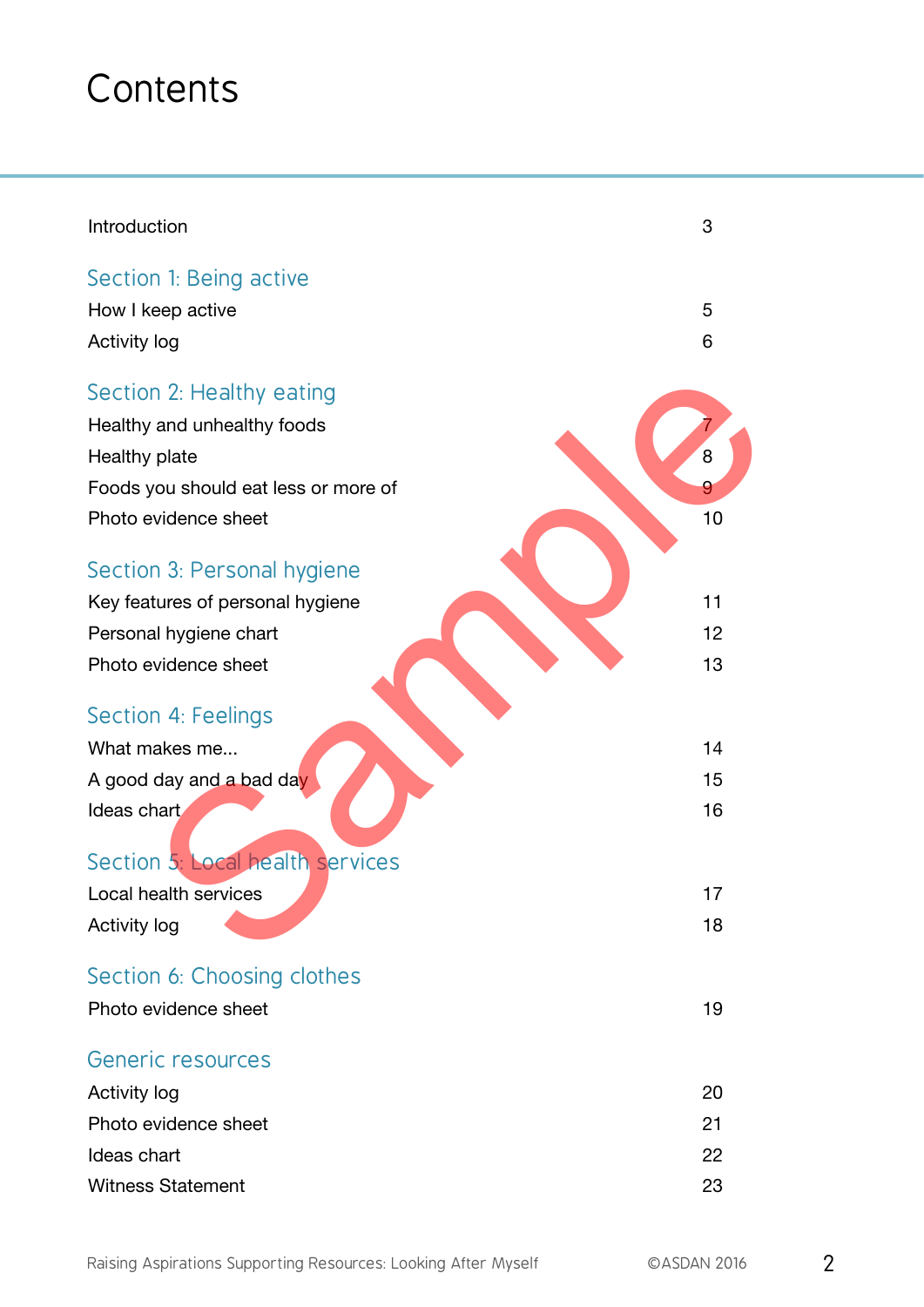# Introduction

This resource pack has been created to support the delivery of the Raising Aspirations module Looking After Myself.

The pack contains a selection of worksheets and templates to provide evidence for activities undertaken in each section of the module book. Generic resources have also been included to support activities in any section as appropriate.

#### Gathering evidence

There is not a set format for evidencing. All learners have different strengths and different ways of accessing the Raising Aspirations modules, so there is no prescriptive format or method for evidencing work. This flexibility can be bewildering at first and one way of combating the uncertainty is to ask yourself the following questions when you add work to the evidence folder: ring evidence<br>
is not a set format for evidencing. All learners have different strengths and d<br>
in a coessing the Raising Aspirations modules, so there is no prescriptive for<br>
faccessing the Raising Aspirations modules, so

- Does this piece of work demonstrate the skills that the section or activity is asking for?
- Does this piece of work show what the learner can do?
- If the learner is sharing this piece of work with someone else, is there enough explanation to show what they have actually done?
- Has enough care been taken to ensure that the way the work is presented shows the learner's achievements as fully as possible?

If you can answer 'yes' to all of these questions then your learner has produced work that will amply meet the requirements.

### What evidence is acceptable?

All the Raising Aspirations modules explain at the outset that evidence can take a variety of forms. For example:

- photographs
- videos
- worksheets
- audio recordings

It is not a requirement to use all of the above methods but it is expected that a variety of methods will be used to show the diverse ways that the module has been accessed.

Nor is the above list of methods exhaustive. As a practitioner, you will choose the methods that best suit your learners and show their strengths. For example, if a learner cannot communicate verbally then you will not choose to make an audio recording of their response, however their gestural response could be captured on video.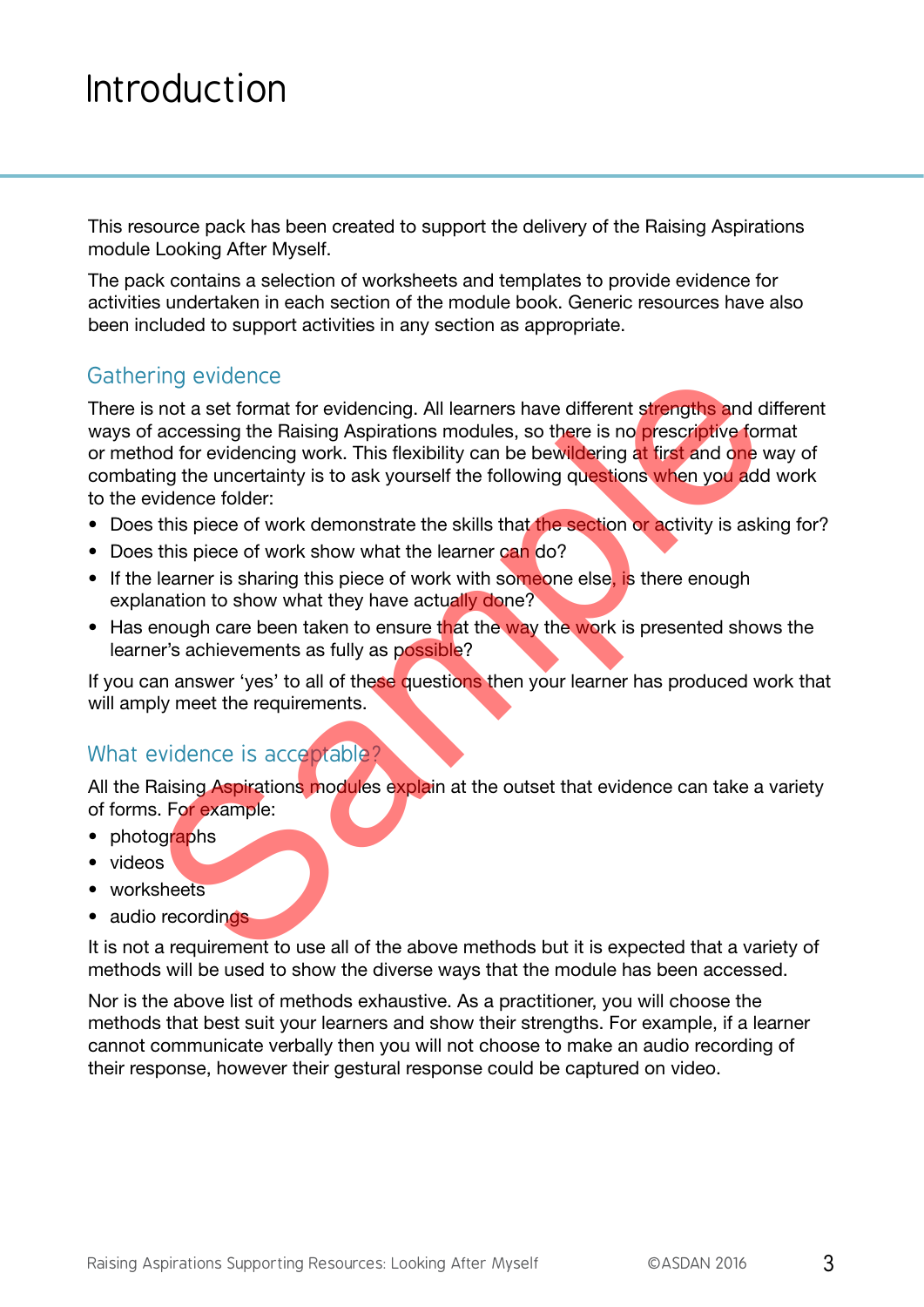# Section 1: Being active

How I keep active

#### Name: Name: Name: Name: Name: Name: Name: Name: Name: Name: Name: Name: Name: Name: Name: Name: Name: Name: Na

Show which activities you do to keep yourself active:

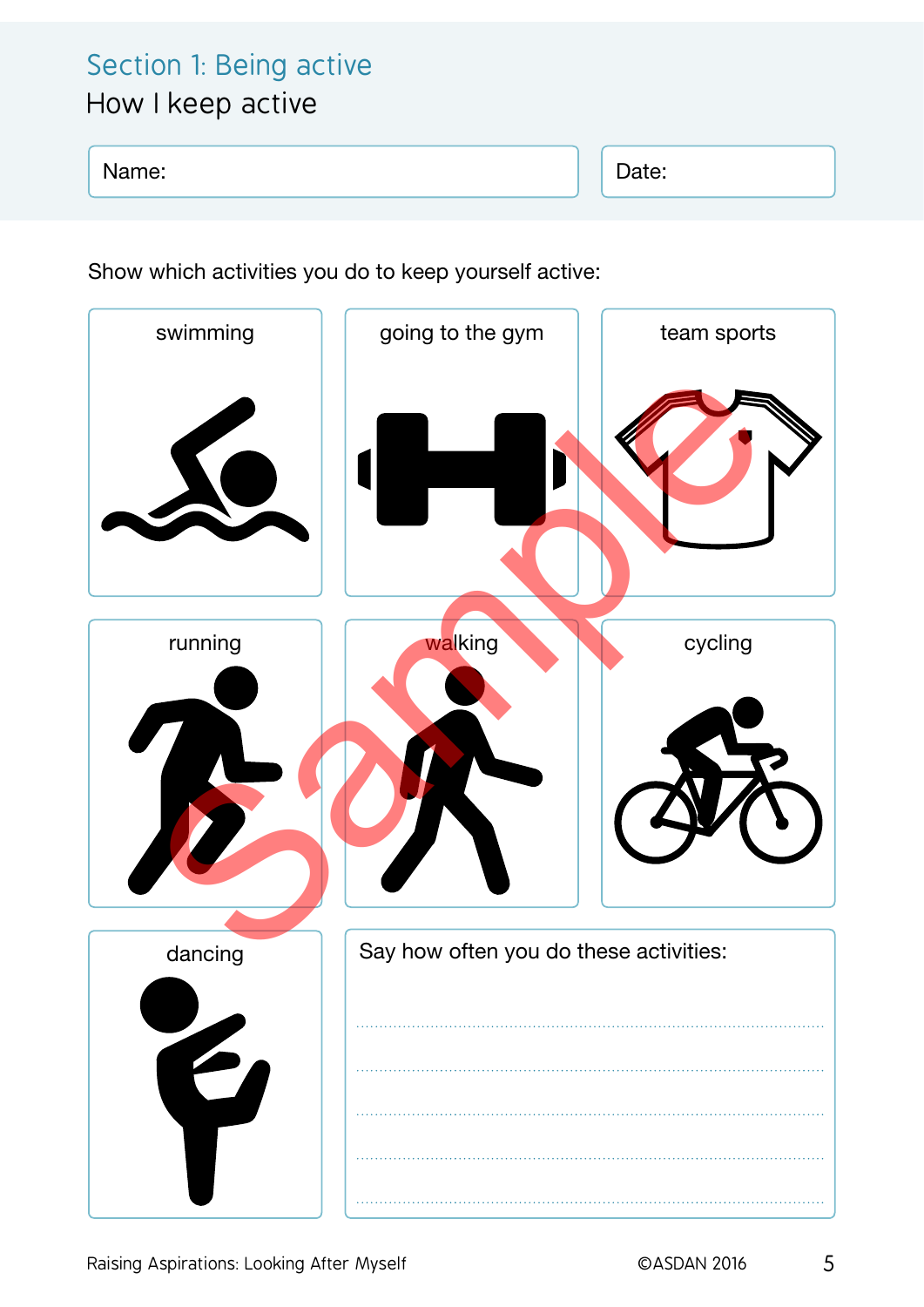# Section 2: Healthy eating

## Healthy and unhealthy foods

#### Name: Date:

Show foods that are healthy for you:

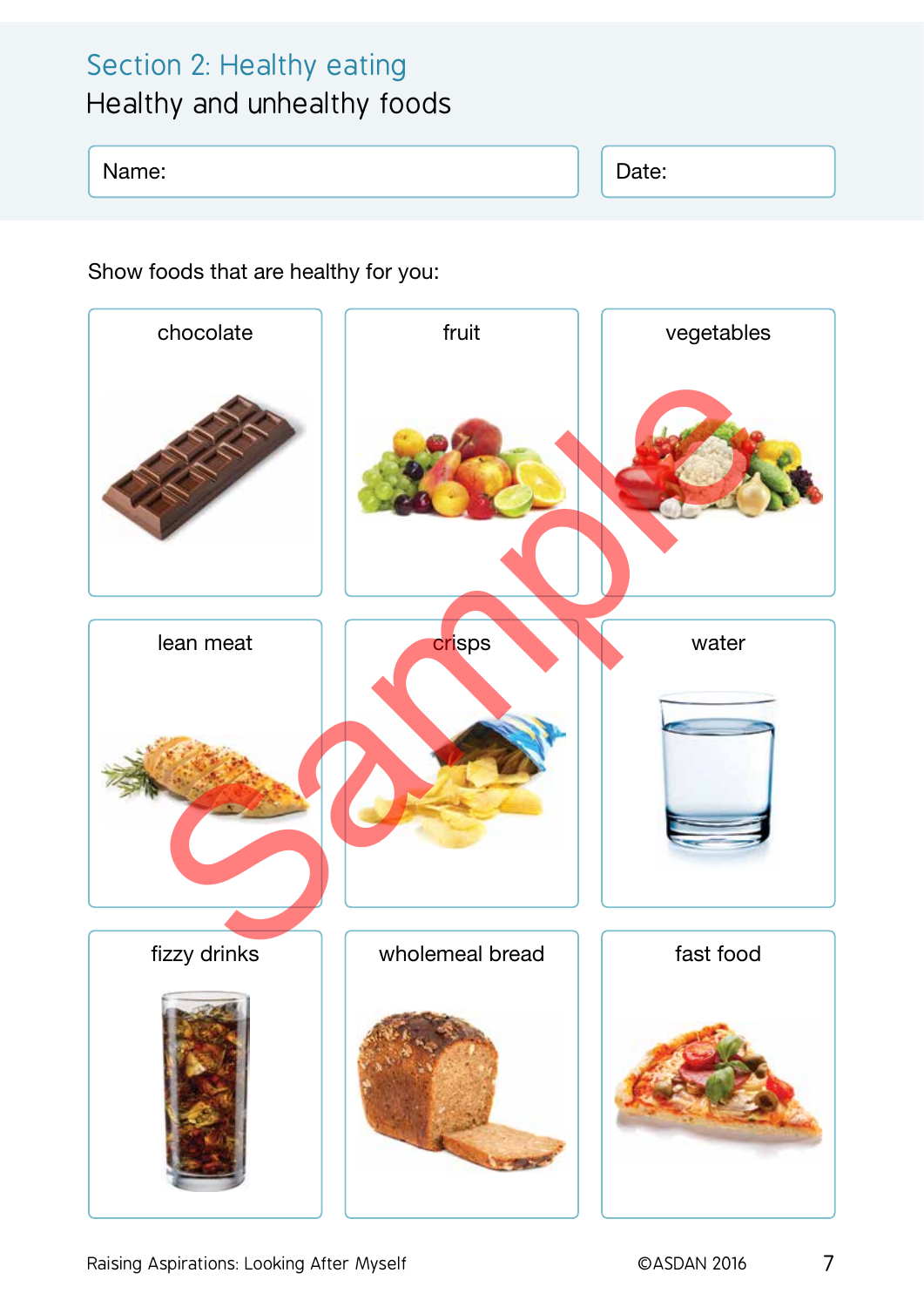## Section 3: Personal hygiene

## Personal hygiene chart

Name: Date:

Mark the areas of the body where it is important to maintain personal hygiene:

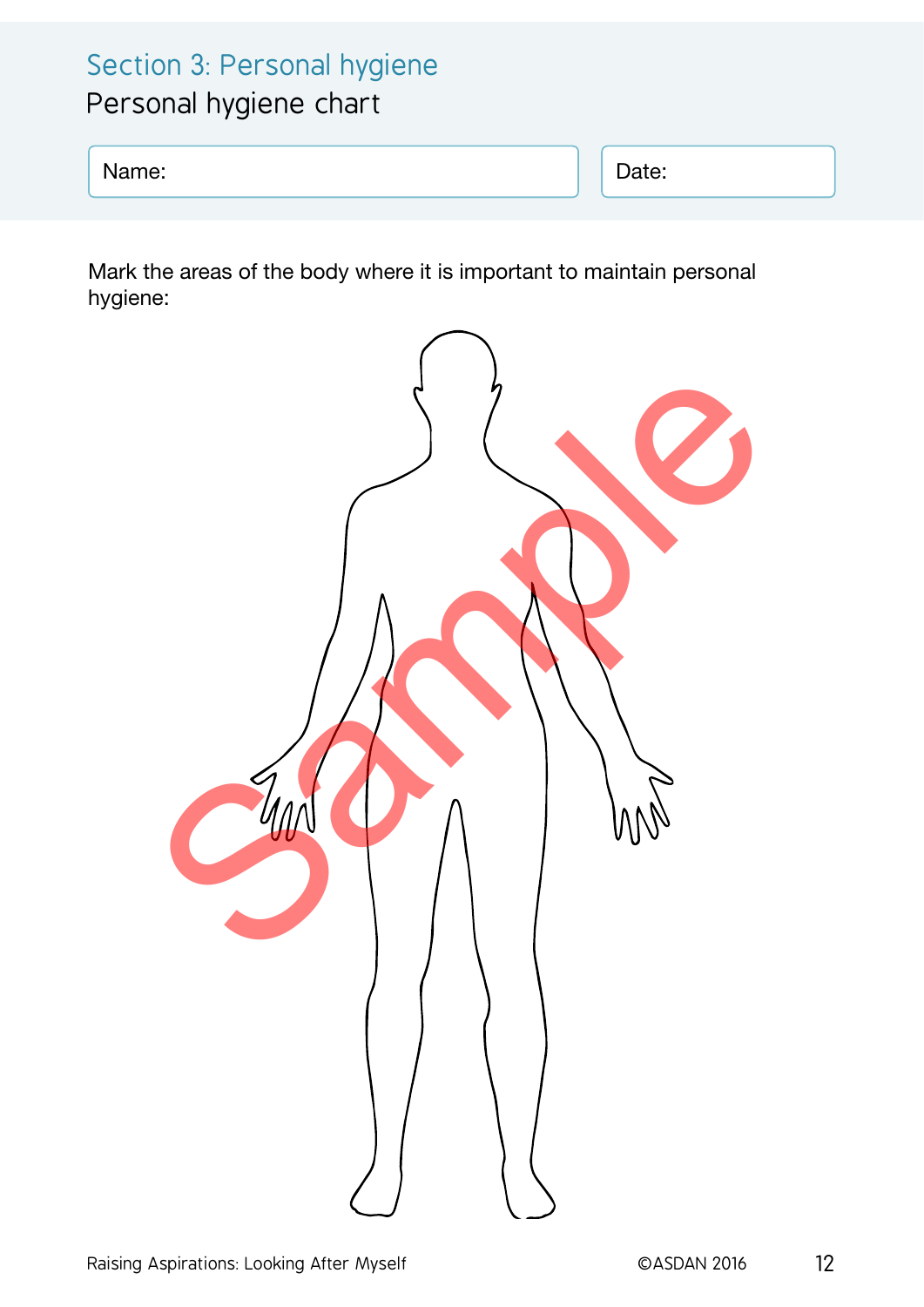## Section 5: Local health services Local health services

#### Name: Name: Name: Name: Name: Name: Name: Name: Name: Name: Name: Name: Name: Name: Name: Name: Name: Name: Name: Name: Name: Name: Name: Name: Name: Name: Name: Name: Name: Name: Name: Name: Name: Name: Name: Name: Name:

Show which health services you are able to access in your area:

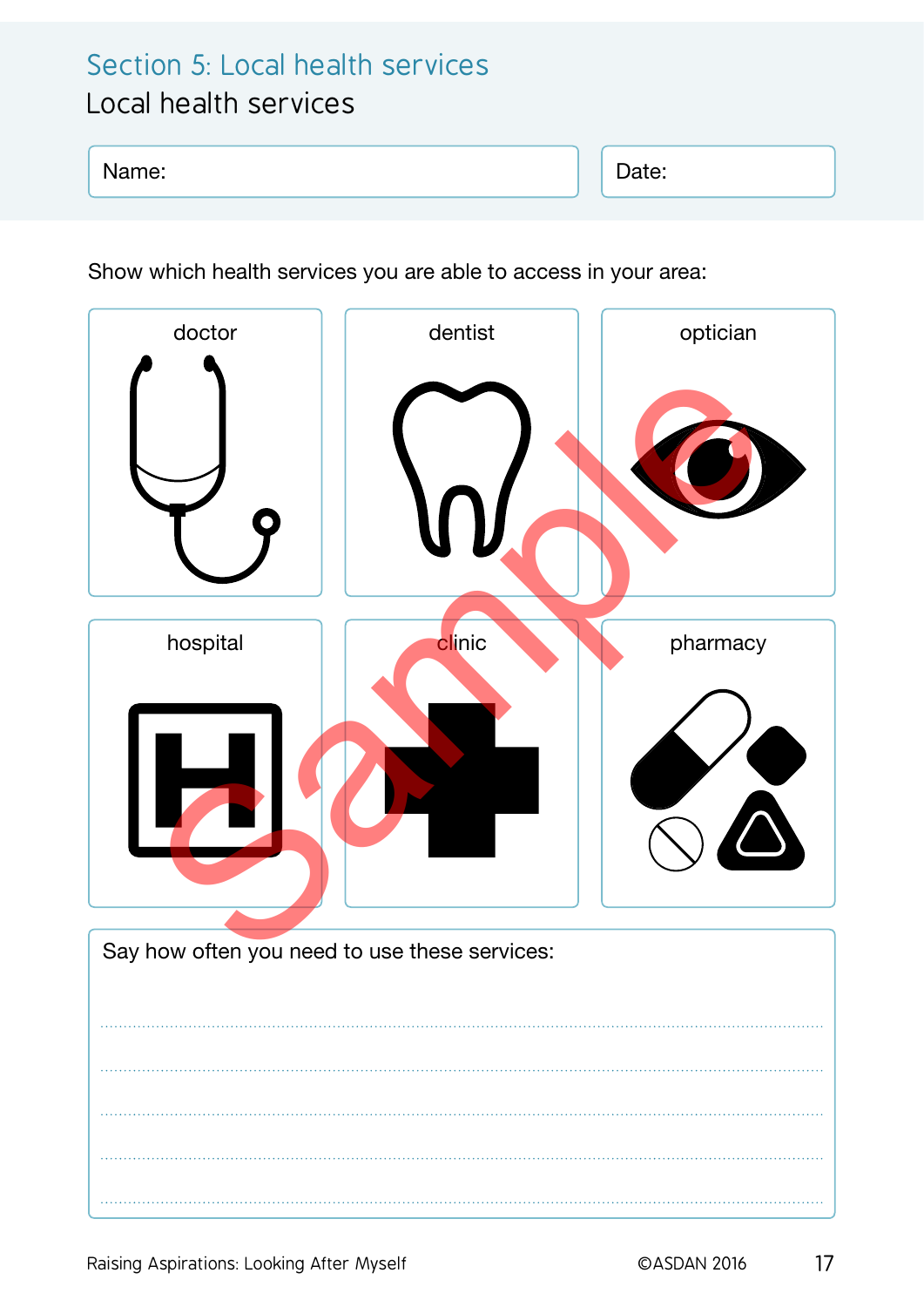## Looking After Myself Activity log